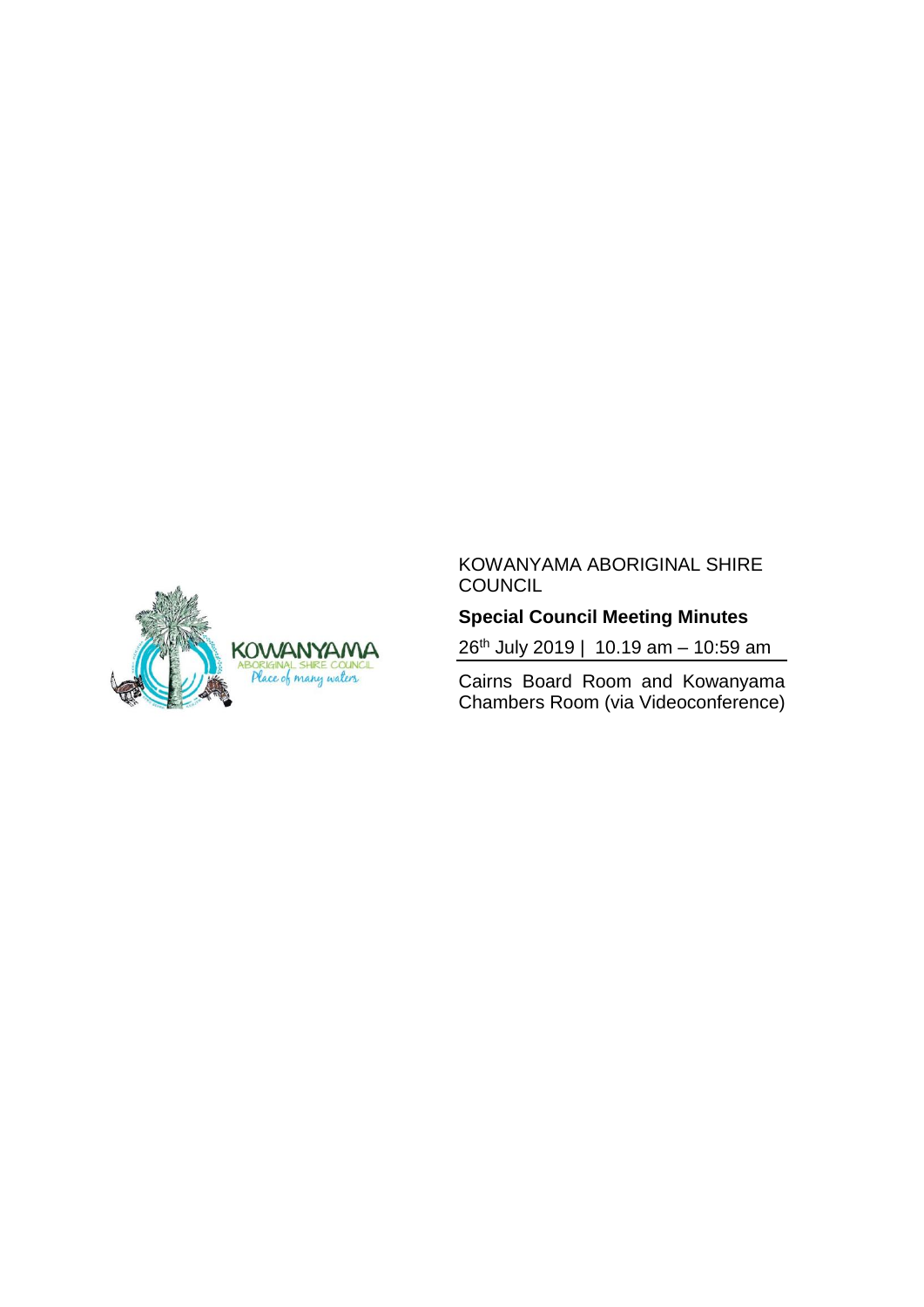#### **Present:**

**Councillors** Mayor Michael Yam (Chair) Cr Aaron Teddy Cr John Fry Cr Wendy Wust (Teleconference) 10:32am 10.59am

### **Executive**

Gary Uhlmann, Chief Executive Officer (CEO) Katherine Wiggins, Executive Manager Governance and Operations (EMGO) Andrew Hay, Executive Manager Finance (EMF)

### **1) Welcome & Apologies**

The Mayor welcomed Councillors to the meeting.

| <b>RESOLUTION - That Council accept the</b><br>apology from Cr Dick for absence at this<br>meeting. | <b>Moved Cr Fry</b><br><b>Seconded Cr Teddy</b> |
|-----------------------------------------------------------------------------------------------------|-------------------------------------------------|
|                                                                                                     | <b>All in Favour:</b><br><b>MOTION CARRIED</b>  |

| RESOLUTION - That Council accept the<br>apology from Cr Wust (late to the<br>meeting). | <b>Moved Cr Fry</b><br><b>Seconded Cr Teddy</b><br><b>All in Favour:</b><br><b>MOTION CARRIED</b> |
|----------------------------------------------------------------------------------------|---------------------------------------------------------------------------------------------------|
|                                                                                        |                                                                                                   |